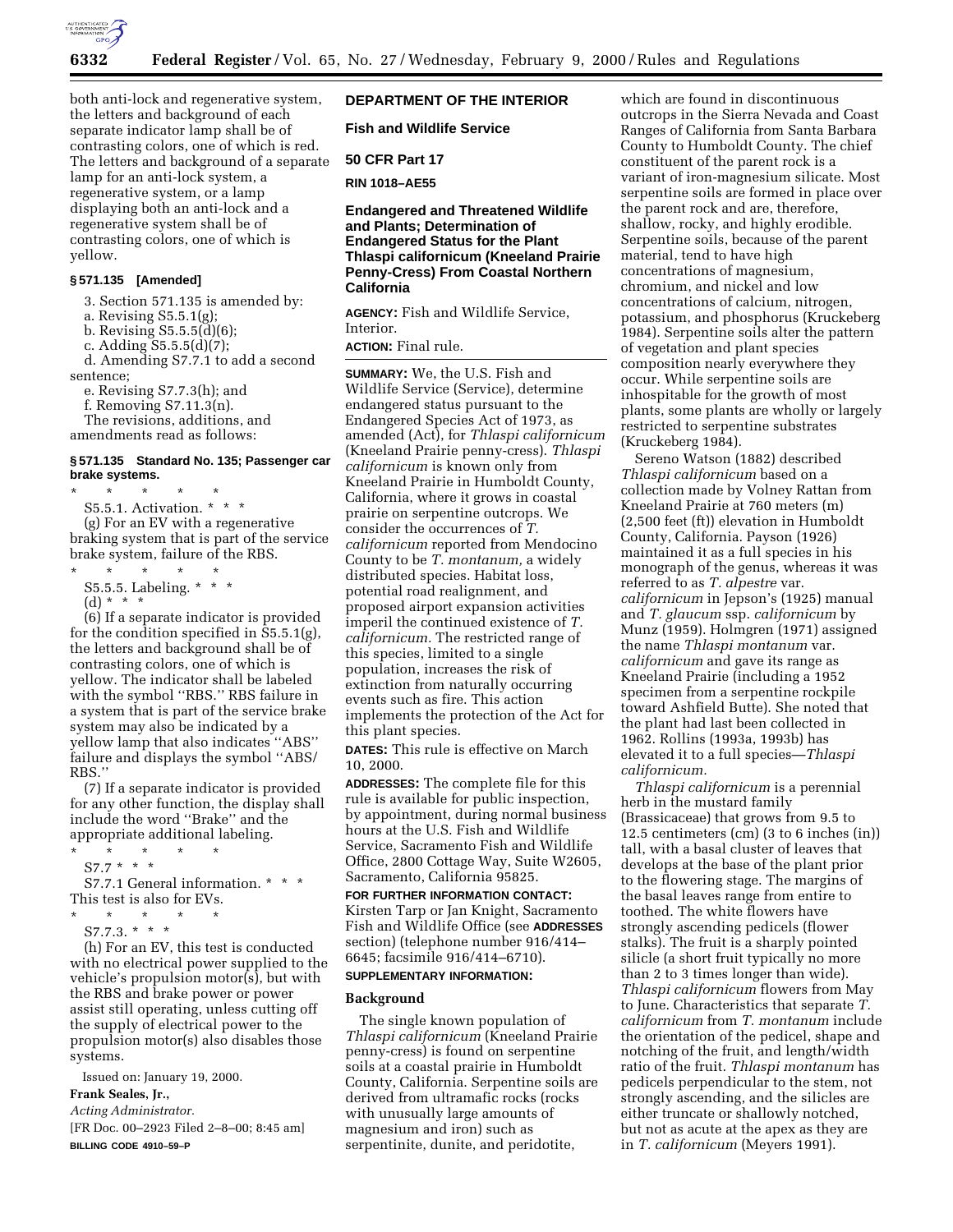Rollins (1993a, 1993b) and Holmgren (1971) considered *Thlaspi californicum* to occur only at Kneeland Prairie. Smith and Wheeler (1991), in their ''Flora of Mendocino County,'' reported two additional occurrences of *T. californicum* located on Mendocino National Forest in Mendocino County. These sites have been examined by David Isle, Mendocino National Forest botanist; Dave Imper, Environmental Specialist with SHN Consulting Engineers and Geologists; and Service staff. In addition, all of the herbarium specimens for *T. californicum* and *T. montanum* at Humboldt State University, including those collected in Mendocino County, have been examined by Imper and Service staff. The only collections considered by Imper and the Service to be *T. californicum* are from Kneeland Prairie in Humboldt County (Imper 1997; Larry Host and Kirsten Tarp, U.S. Fish and Wildlife Service (USFWS), pers. comms., 1997). Plants from Blue Banks and near the Spruce Grove campground on the Mendocino National Forest have pedicels that are perpendicular to the stem and silicles that are truncate and notched, characteristic of *T. montanum.* Additionally, the habitat and elevation are different from Kneeland Prairie. Other herbarium specimens, housed at the Humboldt State University herbarium and collected from Blue Banks and from Spruce Grove campground, are identified as *T. montanum.* McCarten and Rogers (1991) did not find any *T. californicum* in their habitat management study of rare plants and communities associated with serpentine soils on the Mendocino National Forest. The Mendocino National Forest botanist and the botanical consultant for Humboldt County concurred with this conclusion (Imper 1997; David Isle, botanist, Mendocino National Forest, pers. comm., 1997; L. Host and K. Tarp, pers. comms., 1997).

The California Natural Diversity Database (CNDDB) includes one occurrence for *Thlaspi californicum* based on Constance & Rollins' collection #2877 from 1942 (5 mi S of Hoopa Valley), housed at the Humboldt State University herbarium. The specimen had been annotated as *T. californicum* in 1976 by T. Nelson, then the herbarium's curator. A duplicate of this specimen, housed at another herbarium, had been assigned to *T. montanum* var. *montanum* by Patricia Holmgren in her 1971 biosystematic study of North American *T. montanum* and its allies. The specimen has since been examined by Imper and Service staff, who concur

that it is *T. montanum* (Meyers 1991, Imper 1997).

The only known population of *Thlaspi californicum* is scattered within an area of 0.25 hectare (ha) (0.6 acre (ac)), with a total of about 11,000 individuals at Kneeland Prairie in Humboldt County (Dave Imper, Environmental Specialist, SHN Consulting Engineers and Geologists, pers. comm., 1997). The Kneeland Prairie population is bisected into two colonies by the Kneeland Prairie Airport. Both colonies occur on private land immediately adjacent to the Kneeland Prairie Airport. At Kneeland Prairie, the habitat for *T. californicum* has been reduced by approximately 60 to 70 percent within the past 33 years through development of the site for the Kneeland Prairie Airport, a county road realignment, and a helitack base (CNDDB 1997, Meyer 1991, Imper 1997). This population is currently threatened by the proposed expansion of the County airport and potential additional realignment of the adjacent road. Because of its extremely restricted range, the plant is also vulnerable to extinction from naturally occurring events such as fire (CNDDB 1997).

To assess the significance of the Kneeland Prairie population to the species, Imper (1997) inspected potentially suitable habitat for *Thlaspi californicum* in other areas near Kneeland Prairie and to the south. He found no other occurrences. Additionally, *T. californicum* has been targeted for surveys by the Bureau of Land Management (BLM) and U.S. Forest Service staff. The Six Rivers National Forest has no documented occurrences (Lisa Hoover, botanist, Six Rivers National Forest, pers. comm., 1997). A search for the species has not revealed any *T. californicum* on the serpentine at Iaqua Buttes on BLM lands (Jennifer Wheeler, botanist, BLM, Arcata Resource Area, pers. comm., 1997).

#### **Previous Federal Action**

Federal Government action on *Thlaspi californicum* began when we published an updated Notice of Review (NOR) for plants on December 15, 1980 (45 FR 82480), that identified those plants currently being considered for listing as endangered or threatened. We included *T. californicum* (then known as *T. californicum* var. *montanum*) as a category 2 candidate for Federal listing in this document. Category 2 candidates were those taxa for which data on biological vulnerability and threats in our possession indicated that listing was possibly appropriate but was not sufficient to support proposed rules. Our November 28, 1983, supplement to

the NOR (48 FR 53640) as well as the subsequent revision on September 27, 1985 (50 FR 39526), included *T. californicum* as a category 2 candidate.

We revised the plant NOR again on February 21, 1990 (55 FR 6184), and September 30, 1993 (58 FR 51144). In both notices, we included *Thlaspi californicum* as a category 1 candidate. Category 1 candidates were those taxa for which we had on file sufficient information on biological vulnerability and threats to support preparation of listing proposals, but issuance of the proposed rule was precluded by other pending listing proposals of higher priority. In our February 28, 1996, **Federal Register** Notice of Review of Plant and Animal Taxa that are Candidates for Listing as Endangered or Threatened Species (61 FR 7596), we discontinued designation of multiple categories of candidates, and only those taxa meeting the definition of former category 1 are now considered candidates for listing. *Thlaspi californicum* was included as a candidate species in the February 28, 1996, notice. We published a proposed rule on February 11, 1998, to list this species as endangered. We based the proposal on information supplied by reports to the CNDDB and observations and reports by numerous botanists.

Based on all available information including comments received in response to the proposal (see the Summary of Comments and Recommendations section of this final rule), we have now determined *Thlaspi californicum* to be endangered. The processing of this final rule conforms with our Listing Priority Guidance published in the **Federal Register** on October 22, 1999 (64 FR 57114). The guidance clarifies the order in which we will process rulemakings. Highest priority is processing emergency listing rules for any species determined to face a significant and imminent risk to its well-being (Priority 1). Second priority (Priority 2) is processing final determinations on proposed additions to the lists of endangered and threatened wildlife and plants. Third priority is processing new proposals to add species to the lists. The processing of administrative petition findings (petitions filed under section 4 of the Act) is the fourth priority. The processing of critical habitat determinations (prudency and determinability decisions) and proposed or final designations of critical habitat will no longer be subject to prioritization under Listing Priority Guidance. This final rule is a Priority 2 action. We have updated this rule to reflect any changes in information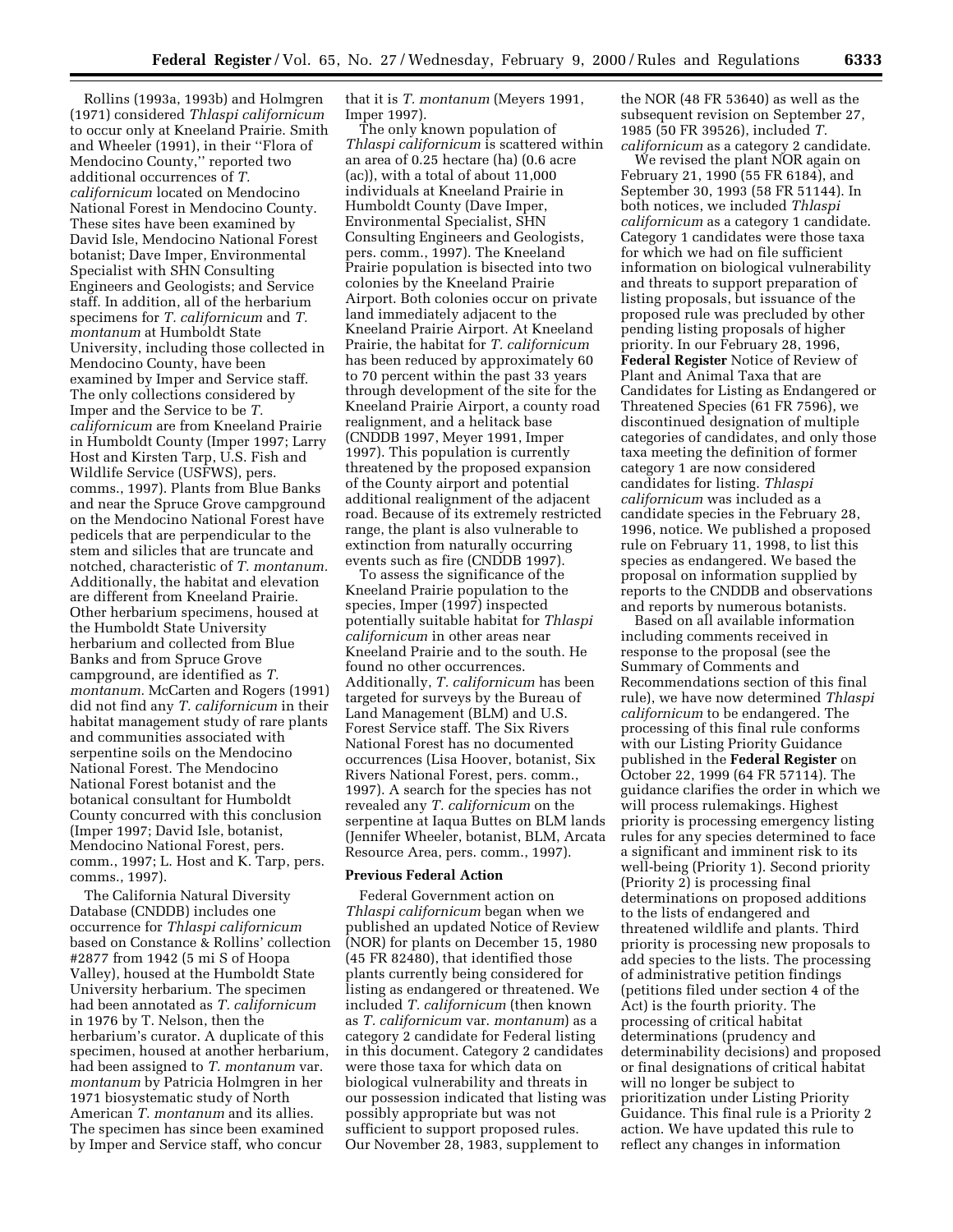concerning distribution, status, and threats since the publication of the proposed rule.

## **Summary of Comments and Recommendations**

In the proposed rule published February 11, 1998, in the **Federal Register** (63 FR 7112) and associated notifications, we requested all interested parties to submit factual reports or information that might contribute to development of a final rule. The public comment period closed on April 13, 1998. We contacted appropriate Federal agencies, State agencies, county and city governments, scientific organizations, and other interested parties and requested comments. We also sent copies of the proposed rule and the letter for request of comment to three local libraries for public display. We published a newspaper notice in the *Eureka Times-Standard* on February 25, 1998, which invited general public comment. We received no requests for a public hearing.

Six individuals or agencies submitted comments. Two commenters supported the listing, three commenters opposed the listing, and one commenter was neutral. We received supporting comments from the California Native Plant Society and BLM. We received opposing comments from the Washington Legal Foundation, Pacific Legal Foundation, and a private citizen. We organized opposing comments and other comments questioning the proposed rule into specific issues, grouped comments of a similar nature by issue, and summarized them as follows:

*Issue 1:* One respondent asserted that listing this species would exceed the scope of the Federal commerce power under the Commerce Clause of Article I, section 8 of the U.S. Constitution.

*Response:* We maintain that we do have the authority to list plants such as the one in this final rule pursuant to the Act. A recent decision in the United States Court of Appeals for the District of Columbia Circuit (*National Association of Home Builders of the U.S.* v. *Babbitt*, 130 F.3d 1041, D.C. Cir. 1997) makes it clear in its application of the test used in the United States Supreme Court case, *United States* v. *Lopez*, 514 U.S. 549 (1995), that regulation of species limited to one State under the Act is within Congress' commerce clause power. On June 22, 1998, the Supreme Court declined to accept an appeal of this case (118 S. Ct. 2340 1998). Therefore, our application of the Act to *Thlaspi californicum* is constitutional.

*Issue 2:* One respondent wanted to know the full economic impact of the listing of this plant.

*Response:* Under section 4(b)(1)(A) of the Act, a listing determination must be based solely on the best scientific and commercial data available. The legislative history of this provision clearly states the intent of Congress to ''ensure'' that listing decisions are ''based solely on biological criteria and to prevent non-biological considerations from affecting such decisions,'' H.R. Rep. No. 97–835, 97th Cong. 2d Sess. 19 (1982). As further stated in the legislative history, ''Applying economic criteria \* \* \* to any phase of the species listing process is applying economics to the determinations made under section 4 of the Act and is specifically rejected by the inclusion of the word ''solely'' in this legislation,'' H.R. Rep. No. 97–835, 97th Cong. 2d Sess. 19 (1982). Because we are specifically precluded from considering economic impacts in a final decision on a proposed listing, we have not examined such impacts and cannot respond to comments and requests concerning possible economic consequences of listing this plant.

*Issue 3.* One respondent stated that the Service does not have sufficient scientific data to support a determination of endangered and that the Service did not cite any studies that might question the validity of the proposal.

*Response:* The Act requires us to reach a decision based on the best scientific and commercial information available. We believe that botanical study of the appropriate habitats on public lands in Humboldt and nearby counties has been adequate to show that this plant is indeed extremely rare. The threats to this species discussed under the Summary of Factors Affecting the Species section of this rule are also based on the best information available and are well documented or reasonably foreseeable. By their nature, threats are descriptions of events that have not yet taken place but are likely to occur in the foreseeable future. All information received from all sources was carefully evaluated.

Criteria for what information may be considered are discussed in the Summary of Factors Affecting the Species section. We have attempted to check all substantive information for accuracy and believe that the information included in this rule is reliable.

*Issue 4:* One respondent asked a series of questions about the CNDDB including its function, sources of information and funding, and review process.

*Response:* The CNDDB is a computerized inventory with information on the location and condition of special status plants, animals, and natural communities. The CNDDB receives funding through the State of California and receives its information from a variety of sources including consultants, academia, State and Federal agency biologists, and knowledgeable lay people. The information submitted to CNDDB is reviewed by CNDDB staff for general accuracy before it is entered into the database.

## **Peer Review**

We have routinely solicited comments from parties interested in, and knowledgeable of, species that have been proposed for listing as threatened or endangered. The July 1, 1994, Peer Review Policy (59 CFR 34270) established the formal requirement that a minimum of three independent peer reviewers be solicited to review our listing decisions. We received no responses to our requests for peer review of this listing action.

## **Summary of Factors Affecting the Species**

After a thorough review and consideration of all information available, we have determined that *Thlaspi californicum* should be classified as an endangered species. We followed procedures found at section 4(a)(1) of the Act and regulations (50 CFR part 424) implementing the listing provisions of the Act. A species may be determined to be an endangered or threatened species due to one or more of the five factors described in section 4(a)(1). These factors and their application to *Thlaspi californicum* are as follows:

A. *The present or threatened destruction, modification, or curtailment of its habitat or range.* The habitat of *Thlaspi californicum* has been significantly reduced within the past 33 years. Just before 1964, an estimated 2.0 to 2.25 ha (5 to 6 ac) of habitat existed at Kneeland Prairie (Meyers 1991). Approximately 60 to 70 percent of the habitat at Kneeland Prairie has been lost since 1964, due to construction of the Kneeland Prairie Airport, realignment of the county road that runs through Kneeland Prairie, and construction of the California Department of Forestry (CDFFP) helitack base (Meyers 1991; Imper 1990; Imper, pers. comm., 1997). Additional habitat and plants are currently threatened by the proposed expansion of the Kneeland Prairie Airport and potential road realignment.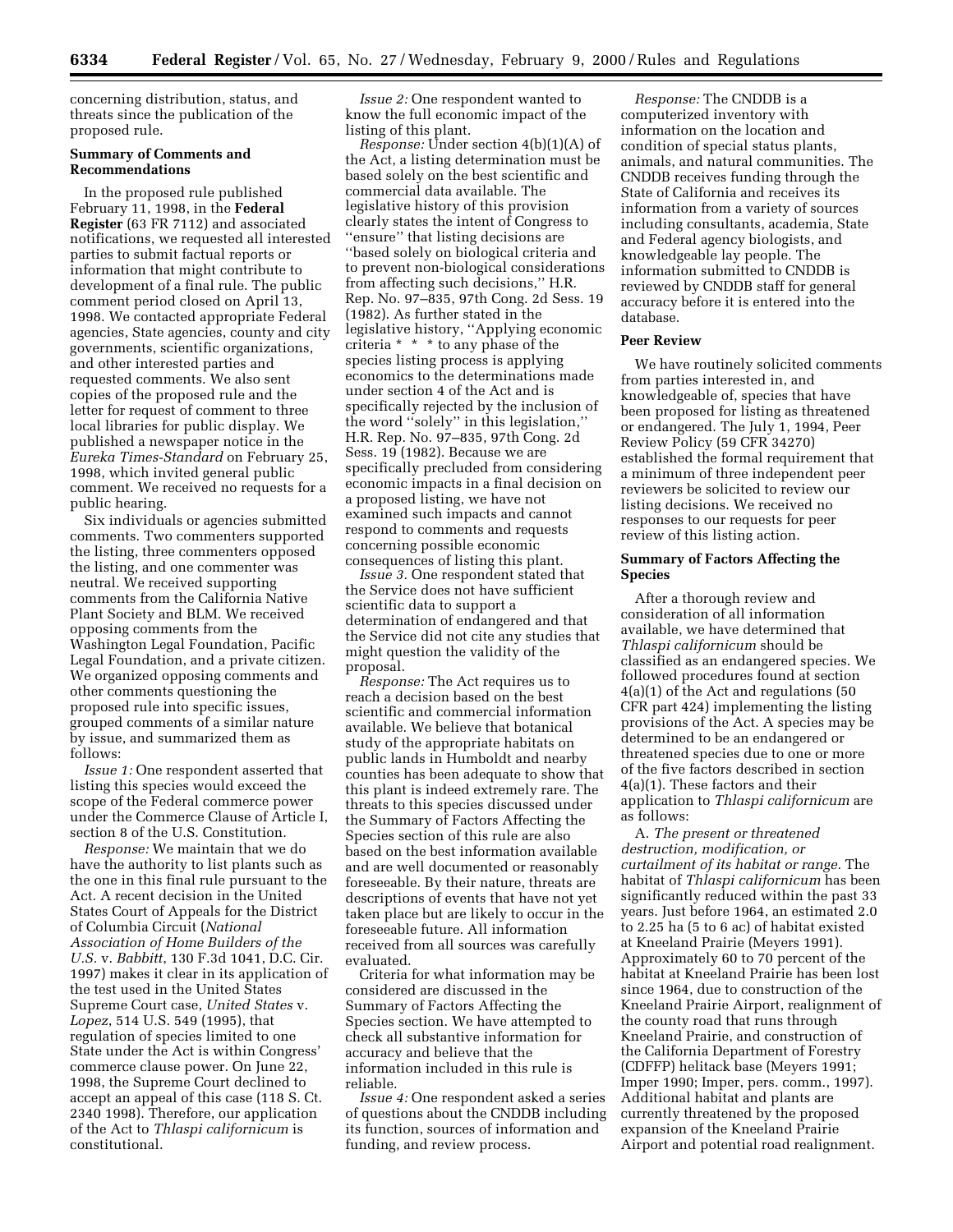The Kneeland Prairie Airport serves principally as the backup airport for Rohnerville, Murray, Eureka Municipal, and Arcata-Eureka airports. Small single-engine and occasionally twinengine planes use Kneeland Prairie Airport. This airfield is especially important when airports at lower elevations are fogged in, a frequent occurrence in the region (Hodges & Shutt 1993). Kneeland Prairie Airport is the only airport in the Humboldt Bay area that can be used when the bay is fogged in (Don Tuttle, Resource Specialist, Humboldt County Public Works, pers. comm., 1997). The airport is particularly important for commercial express mail and air freight carriers, as well as other couriers (Ray Beeninga, Airports Manager, Humboldt County, pers. comm., 1997).

Humboldt County contracted a study to evaluate its airports and prepare appropriate planning documents (Hodges & Shutt 1993). The study provided an assessment of Kneeland Airport's role and associated airfield requirements. The report also discussed land use compatibility issues and descriptions of capital projects and provided documentation required to upgrade Kneeland Prairie Airport from temporary to permanent inclusion in the National Plan for Integrated Airport Systems. That designation allows the county to receive Federal funding for airport modifications through the Federal Aviation Administration (FAA). Recommendations in the report included development of a complete geotechnical study of specific engineering designs to stabilize the airport and construction of a new parking area meeting FAA setback standards. The report discussed design constraints for placement of the new parking area. The location of the CDFFP helitack base limits the ability of the airport to expand the existing parking area to the northwest (Hodges & Shutt 1993). The recommended location for the new parking area is on the eastern side of the airport (Hodges & Shutt 1993), adjacent to the eastern colony of *Thlaspi californicum*. Construction of the parking facility at Kneeland Prairie Airport could adversely affect the habitat and individuals of the eastern colony due to the proximity of the plants to the potential site.

Humboldt County is also contracting an initial study to evaluate the geotechnical feasibility and cost of modifying Kneeland Prairie Airport. The study, currently in progress (D. Tuttle and D. Imper, pers. comms., 1997), is evaluating ways to solve problems involving subsidence of the runway, slope stabilization, and the

safety issue that the runway is too short (Dave Dietz, Project Manager, Shutt-Moen Associates, pers. comm., 1997). Possible options include leaving the airport configuration as is (i.e., repairing current subsidence, but not extending the runway), finding a different site for a new airport, or modifying the existing airport (D. Dietz, pers. comm., 1997). Financial constraints could influence the choice among the alternatives (R. Beeninga, pers. comm., 1997). In addition, exploratory soil boring is needed to determine how to stabilize the airport and to determine the cost of extending the runway (D. Dietz, pers. comm., 1997). *Thlaspi californicum* occurs on the slopes immediately adjacent to the airfield. Exploratory boring may affect individuals located immediately adjacent to airport lands (L. Host and K. Tarp, pers. obs. 1997). Modification of the existing airport is anticipated to occur in the year 2000 (R. Beeninga, pers. comm., 1997).

The realignment of the county road adjacent to the airport could affect the western occurrence of *Thlaspi californicum* at Kneeland Prairie (D. Imper, pers. comm., 1997). The road currently runs along the southwest edge of the runway and serves areas beyond the airport. The aviation manager would not be authorized to modify the road except as necessary for slope stabilization or as the result of possible runway extension at the south end of the airport. The extension of the runway to the south is not expected to directly impact *T. californicum*. However, if the runway is extended 30 to 65 m (90 to 200 ft) (R. Beeninga, pers. comm., 1997), the runway will run through the current road. The road would then either need to go under the runway via a tunnel or be realigned. The western colony of *T. californicum* occurs just downslope of the current road. Road realignment could result in impacts to habitat and individual plants.

For safety reasons, it is likely that Humboldt County will undertake straightening and/or widening the road, either independent of or concurrent with runway expansion (L. Host, *in litt.*, 1997). The road adjacent to the airport is narrow; a blind, 90-degree curve in the road around the end of the runway limits safe speeds to only 10 to 15 miles per hour. These conditions could warrant a county decision to realign the road to achieve a safer curve radius at the end of the runway. Unless the approach to that portion of the road is moved outward beyond the plants (which would require extra length and expense), the realignment would cross the remaining serpentine habitat and eliminate about half of the remaining

plants in the western colony. We anticipate that such roadwork would occur during airport construction to avoid the expense of bringing necessary machinery to the site twice.

B. *Overutilization for commercial, recreational, scientific, or educational purposes.* Overutilization is not known to be a threat for this plant.

C. *Disease or predation.* We know of no threats to *Thlaspi californicum* from disease. Cattle grazing occurs throughout the prairie and the area surrounding the airport (Imper 1997). Cattle trails run through *T. californicum* habitat (Meyers 1991), but current levels of grazing do not appear to threaten the species.

D. *The inadequacy of existing regulatory mechanisms.* The California Environmental Quality Act (CEQA) (chapter 2, section 21050 *et seq.* of the California Public Resources Code) requires full disclosure of the potential environmental impacts of proposed projects. The public agency with primary authority or jurisdiction over the project is designated as the lead agency and is responsible for conducting a review of the project and consulting with the other agencies concerned with the resources affected by the project. Section 15065 of the CEQA guidelines requires a finding of significance if a project has the potential to reduce the number or restrict the range of a rare or endangered plant or animal. Species that are eligible for listing as rare, threatened, or endangered but are not so listed are given the same protection as those species that are officially listed with the State or Federal governments. Once significant effects are identified, the lead agency has the option of requiring mitigation for effects through changes in the project or to decide that overriding considerations make mitigation infeasible. In the latter case, projects may be approved that cause significant environmental damage, such as destruction of endangered species. Protection of listed species through CEQA is therefore dependent upon the discretion of the agency involved.

When the CDFFP constructed the Kneeland Helitack Base in 1980, a botanical assessment was required by the Humboldt County Planning Department for issuance of a conditional use permit. However, CDFFP did not include any analysis of potential impacts to *Thlaspi californicum*, although records of its California Native Plant Society 1B status and CNDDB documentation of the species' presence were available at that time (Imper 1990, Meyers 1991).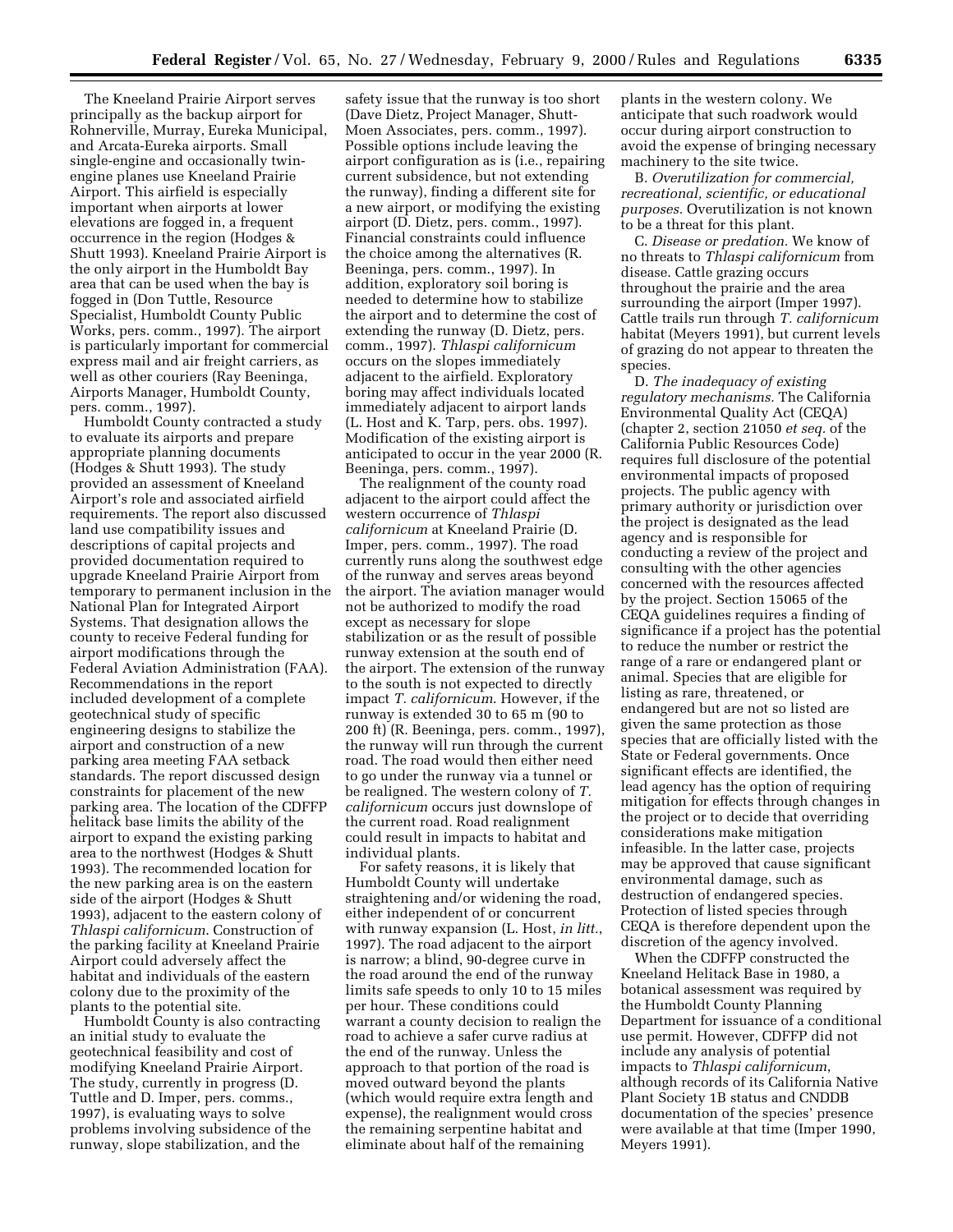E. *Other natural or manmade factors affecting its continued existence. Thlaspi californicum* has never been found anywhere other than at Kneeland Prairie, where the single population occupies 0.25 ha (0.6 ac), bisected by the Kneeland Airport. This plant occupies serpentine prairie habitat that is quite restricted in extent. The combination of a single population and restricted habitat makes *T. californicum* susceptible to destruction of all or a significant portion of its range from naturally occurring events such as fire, drought, or severe erosion (Shaffer 1981, Primack 1993). Chance events causing population fluctuations or even population extirpations are not usually a concern until the number of individuals or geographic distribution becomes as limited as with *T. californicum* (Primack 1993). The single known locality of the species also makes the population at Kneeland Prairie particularly susceptible to extinction due to fire or an erosional event causing slope failure. Even one such event has the potential to seriously impact the sole population of the species.

We have carefully assessed the best scientific and commercial information available regarding the past, present, and future threats faced by this species in determining to propose this rule. Airport expansion activities, potential road realignment, inadequate regulatory mechanisms, and naturally occurring events such as fire imperil the continued existence of this plant. The one known population of *Thlaspi californicum* includes approximately 11,000 individual plants scattered within a 0.25 ha (0.6 ac) area. The species is in danger of extinction throughout all of its known range. Based on this evaluation, the preferred action is to list *T. californicum* as endangered. Other alternatives to this action were considered but not preferred. A conservation agreement could not be negotiated with the private land owners (D. Imper, *in litt.*, 1994), and listing *T. californicum* as threatened would not provide adequate protection and would not be consistent with the Act. Listing *T. californicum* as endangered would provide additional protection and is consistent with the Act's definition of endangered.

#### **Critical Habitat**

Critical habitat is defined in section 3 of the Act as: (i) The specific areas within the geographical area occupied by the species, at the time it is listed in accordance with the Act, on which are found those physical or biological features (I) essential to the conservation of the species and (II) that may require

special management considerations or protection and; (ii) specific areas outside the geographical area occupied by a species at the time it is listed, upon a determination that such areas are essential for the conservation of the species. ''Conservation'' means the use of all methods and procedures needed to bring the species to the point at which listing under the Act is no longer necessary. The regulations (50 CFR 424.12(a)(1)) state that designation of critical habitat is not prudent when one or both of the following situations exist—(1) the species is threatened by taking or other human activity, and identification of critical habitat can be expected to increase the degree of threat to the species, or (2) such designation of critical habitat would not be beneficial to the species.

In the proposed rule, we indicated that designation of critical habitat was not prudent for *Thlaspi californicum* because of a concern that publication of precise maps and descriptions of critical habitat in the **Federal Register** could increase the vulnerability of this species to incidents of collection and vandalism. We also indicated that designation of critical habitat was not prudent because we believed it would not provide any additional benefit beyond that provided through listing as endangered.

In the last few years, a series of court decisions have overturned Service determinations regarding a variety of species that designation of critical habitat would not be prudent (*e.g., Natural Resources Defense Council* v. *U.S. Department of the Interior* 113 F. 3d 1121 (9th Cir. 1997); *Conservation Council for Hawaii* v. *Babbitt*, 2 F. Supp. 2d 1280 (D. Hawaii 1998)). Based on the standards applied in those judicial opinions, we have reexamined the question of whether critical habitat for *Thlaspi californicum* would be prudent.

Due to the small number of populations, *Thlaspi californicum* is vulnerable to unrestricted collection, vandalism, or other disturbance. We remain concerned that these threats might be exacerbated by the publication of critical habitat maps and further dissemination of locational information. However, we have examined the evidence available for *Thlaspi californicum* and have not found specific evidence of taking, vandalism, collection, or trade of this species or any similarly situated species. Consequently, consistent with applicable regulations (50 CFR  $424.12(a)(1)(i)$  and recent case law, we do not expect that the identification of critical habitat will increase the degree

of threat to this species of taking or other human activity.

In the absence of a finding that critical habitat would increase threats to a species, if a critical habitat designation would provide any benefits, then a prudent finding is warranted. In the case of this species, designating critical habitat may provide some benefits. The primary regulatory effect of critical habitat is the section 7 requirement that Federal agencies refrain from taking any action that destroys or adversely modifies critical habitat (see Available Conservation Measures section). While a critical habitat designation for habitat currently occupied by this species would not be likely to change the section 7 consultation outcome because an action that destroys or adversely modifies such critical habitat would also be likely to result in jeopardy to the species, there may be instances where section 7 consultation would be triggered only if critical habitat is designated. Examples could include unoccupied habitat or occupied habitat that may become unoccupied in the future. Designating critical habitat may also provide some educational or informational benefits. Therefore, we find that critical habitat is prudent for *Thlaspi californicum*.

The Final Listing Priority Guidance for FY 2000 (64 FR 57114) states, the processing of critical habitat determinations (prudency and determinability decisions) and proposed or final designations of critical habitat will no longer be subject to prioritization under the Listing Priority Guidance. Critical habitat determinations, which were previously included in final listing rules published in the **Federal Register**, may now be processed separately, in which case stand-alone critical habitat determinations will be published as notices in the **Federal Register**. We will undertake critical habitat determinations and designations during FY 2000 as allowed by our funding allocation for that year. As explained in detail in the Listing Priority Guidance, our listing budget is currently insufficient to allow us to immediately complete all of the listing actions required by the Act. Deferral of the critical habitat designation for *Thlaspi californicum* has allowed us to concentrate our limited resources on higher priority critical habitat (including court ordered designations) and other listing actions, while allowing us to put in place protections needed for the conservation of *Thlaspi californicum* without further delay. However, because we have successfully reduced, although not eliminated, the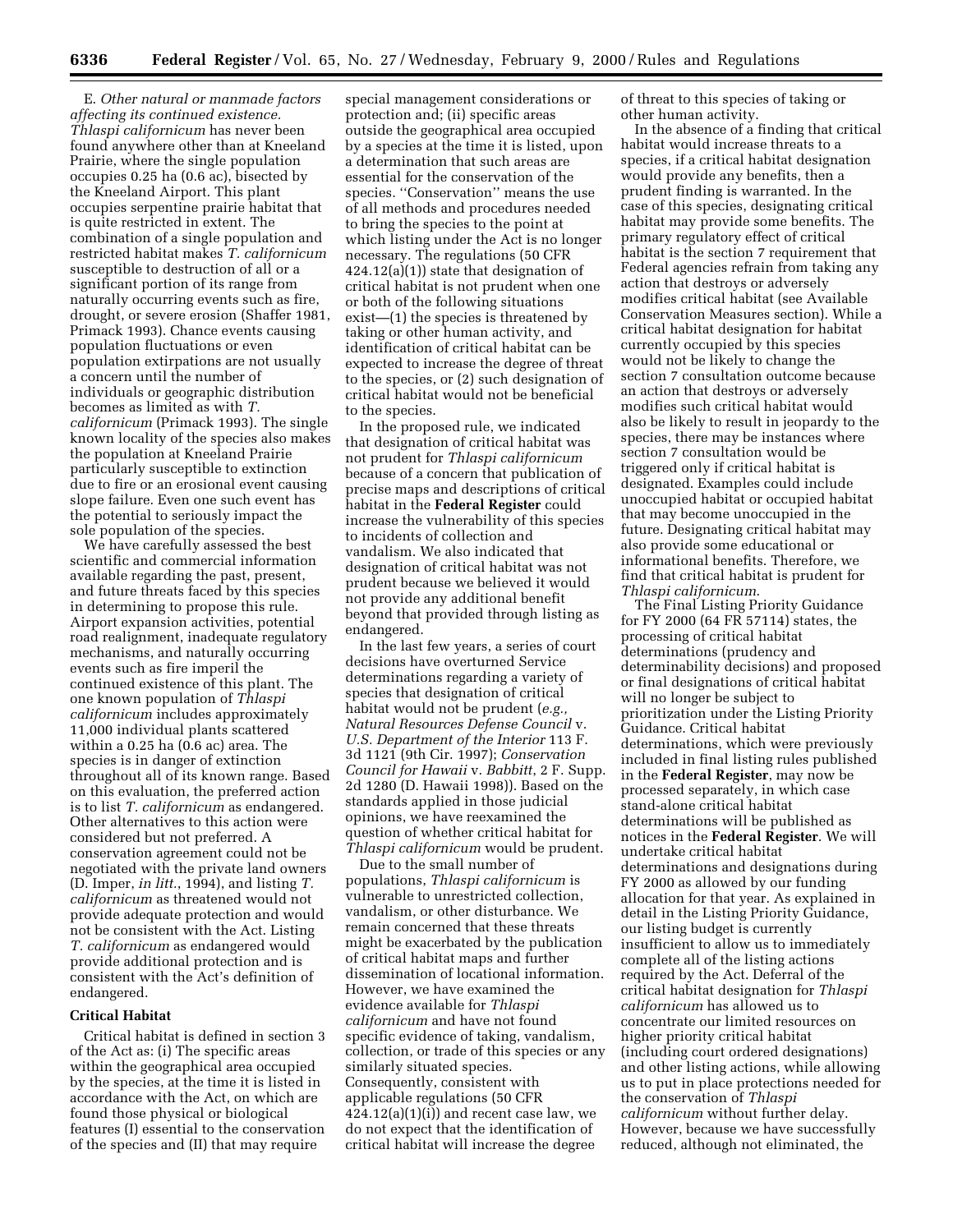backlog of other listing actions, we anticipate in FY 2000 and beyond giving higher priority to critical habitat designation, including designations deferred pursuant to the Listing Priority Guidance, such as the designation for this species, than we have in recent fiscal years.

We plan to employ a priority system for deciding which outstanding critical habitat designations should be addressed first. We will focus our efforts on those designations that will provide the most conservation benefit, taking into consideration the efficacy of critical habitat designation in addressing the threats to the species, and the magnitude and immediacy of those threats. We will develop a proposal to designate critical habitat for *Thlaspi californicum* as soon as feasible, considering our workload priorities. Unfortunately, for the immediate future, most of Region 1's listing budget must be directed to complying with numerous court orders and settlement agreements, as well as due and overdue final listing determinations (like the one at issue in this case).

#### **Available Conservation Measures**

Conservation measures provided to species listed as endangered or threatened under the Act include recognition, recovery actions, requirements for Federal protection, and prohibitions against certain activities. Recognition through listing results in public awareness and conservation actions by Federal, State, and local agencies, private organizations, and individuals. The Act provides for possible land acquisition and cooperation with the States and requires that recovery actions be carried out for all listed species. The protection required of Federal agencies and the prohibitions against certain activities involving listed plants are discussed, in part, below.

Section 7(a) of the Act requires Federal agencies to evaluate their actions with respect to any species that is proposed or listed as endangered or threatened and with respect to its critical habitat, if any is designated. Regulations implementing this interagency cooperation provision of the Act are codified at 50 CFR part 402. Section 7(a)(4) of the Act requires Federal agencies to confer with the Service on any action that is likely to jeopardize the continued existence of a proposed species or result in destruction or adverse modification of proposed critical habitat. If a species is listed subsequently, section 7(a)(2) requires Federal agencies to ensure that activities they authorize, fund, or carry

out are not likely to jeopardize the continued existence of such a species or to destroy or adversely modify its critical habitat. If a Federal action may affect a listed species or its critical habitat, the responsible Federal agency must enter into formal consultation with us.

All of the occurrences of *Thlaspi californicum* are on privately owned land. However, impacts of modifying the adjacent airport have the potential to adversely affect *T. californicum*, due to the proximity of the plants to the proposed parking apron. Funds from the FAA have been used to partially finance a planning document for the Kneeland Prairie Airport and are proposed to be used for airport modifications. Private sector funding is not anticipated to be available for Kneeland Prairie Airport (Hodges & Shutt 1993). Realignment of a county road adjacent to the airport may be required if the runway is extended. This work could be partially funded by Federal Highway Administration grants, thereby providing another avenue for section 7 consultation.

Listing *Thlaspi californicum* would provide for development of a recovery plan for this plant. Such a plan would bring together both State and Federal efforts for conservation of the plant species. The plan would establish a framework for agencies to coordinate activities and cooperate with each other in conservation efforts. The plan would set recovery priorities and estimate costs of various tasks necessary to accomplish recovery. It also would describe sitespecific management actions necessary to achieve conservation and survival of the plant. Additionally, under section 6 of the Act, we would be able to grant funds to the State for management actions promoting the protection and recovery of this species.

The Act and its implementing regulations set forth a series of general prohibitions and exceptions that apply to all endangered plants. All prohibitions of section 9(a)(2) of the Act, implemented by 50 CFR 17.61 for endangered plants, apply. These prohibitions, in part, make it illegal for any person subject to the jurisdiction of the United States to import or export an endangered plant, transport such a plant in interstate or foreign commerce in the course of a commercial activity, sell or offer for sale an endangered plant in interstate or foreign commerce, or remove and reduce an endangered plant to possession from areas under Federal jurisdiction. In addition, for plants listed as endangered, the Act prohibits malicious damage or destruction on areas under Federal jurisdiction, and the removal, cutting, digging up, or damaging or destroying of such plants in knowing violation of any State law or regulation or in the course of any violation of a State criminal trespass law. Certain exceptions to the prohibitions apply to agents of the Service and State conservation agencies.

The Act and 50 CFR 17.62 and 17.63 also provide for the issuance of permits to carry out otherwise prohibited activities involving endangered plant species under certain circumstances. Such permits are available for scientific purposes and to enhance the propagation or survival of the species. It is anticipated that few trade permits would ever be sought or issued because this species is not common in cultivation or common in the wild. Information collections associated with these permits are approved under the Paperwork Reduction Act, 44 U.S.C. 3501 *et seq.*, and assigned Office of Management and Budget clearance number 1018–0094. For additional information concerning these permits and associated requirements, see 50 CFR 17.62. Requests for copies of the regulations concerning listed plants and general inquiries regarding prohibitions and permits may be addressed to the U.S. Fish and Wildlife Service, Endangered Species Permits, 911 N.E. 11th Avenue, Portland, Oregon 97232– 4181 (telephone 503/231–2063; facsimile 503/231–6243).

It is our policy, published in the **Federal Register** (59 FR 34272) on July 1, 1994, to identify to the maximum extent practicable those activities that would or would not be likely to constitute a violation of section 9 of the Act if a species is listed. The intent of this policy is to increase public awareness of the effect of the species' listing on proposed and ongoing activities within its range. Collection of listed plants or activities that would damage or destroy listed plants on Federal lands are prohibited without a Federal endangered species permit. Such activities on non-Federal lands would constitute a violation of section 9 of the Act if they were conducted in knowing violation of California State law or regulation, or in the course of violation of California State criminal trespass law. Otherwise such activities would not constitute a violation of the Act on non-Federal lands.

Questions on whether specific activities would likely constitute a violation of section 9 should be directed to the Field Supervisor of the Carlsbad Fish and Wildlife Office (see **ADDRESSES** section).